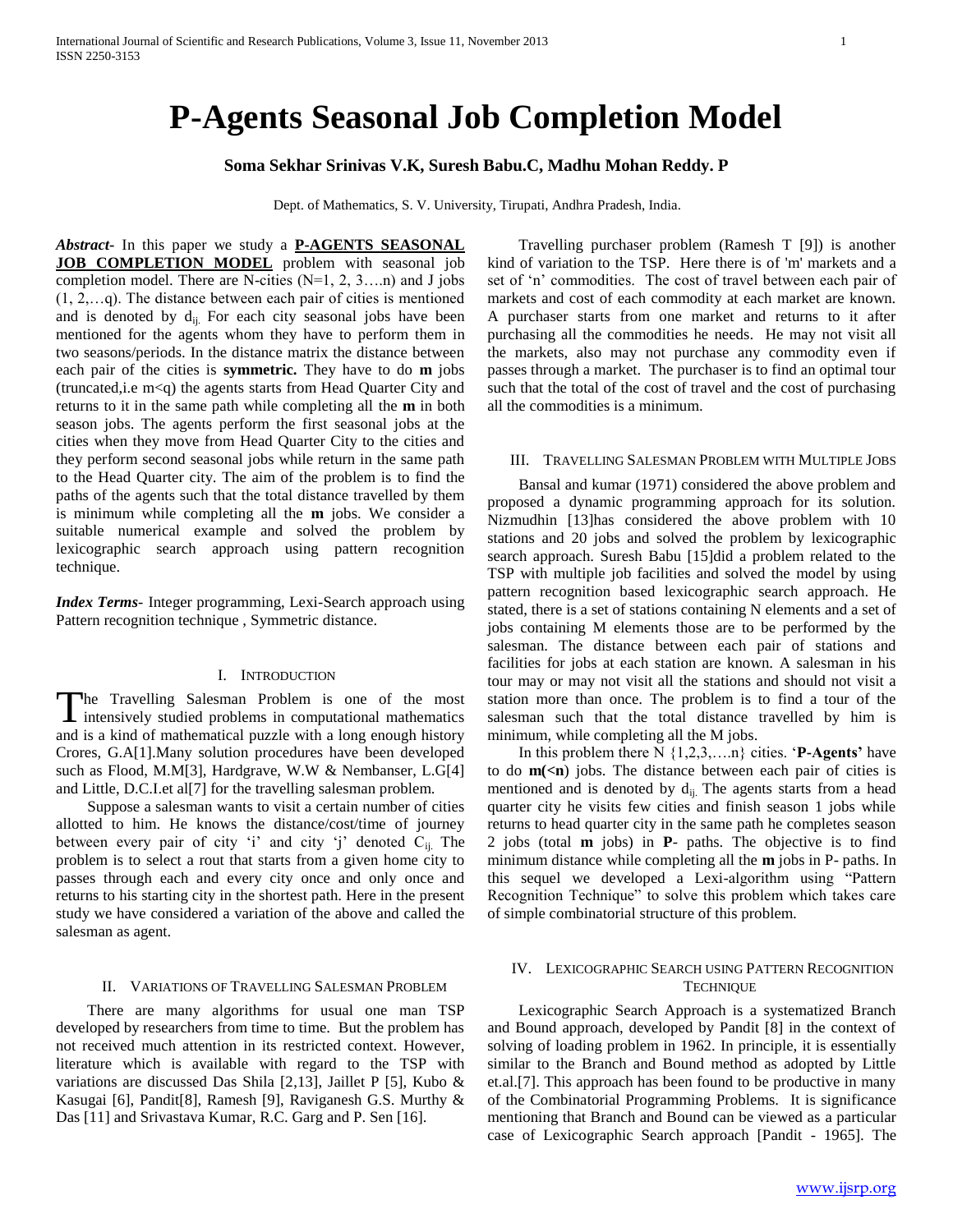name Lexicographic Search itself suggests that, the search for an optimal solution is done in a systematic manner, just as one searches for the meaning of a word in a dictionary and it is derived from Lexicography the science of effective storage and retrieval of information. This approach is based on the following grounds [Pandit - 1963].

 (i) It is possible to list all the solutions or related configurations in a structural hierarchy which also reflects a hierarchical ordering of the corresponding values of these configurations.

 (ii)Effective bounds can be set to the values of the objective function, when structural combinatorial restraints are placed on the Allowable configurations.

 The basic principle is described as follows [Rajbhongshi [10]]. Consider a set of symbols  $A = (1, 2, 3, \ldots, n)$  and the different possible sequences of length k of these symbols. Thus  $(\alpha_1, \alpha_2, ..., \alpha_k)$  is a k-word, formed from the alphabet of n symbols 1, 2, 3 ….., n. The i<sup>th</sup> letter in this word is  $\alpha_i \varepsilon A$ . By defining an alphabetic order on the elements of A, we will be able to define a unique ordered list of words of length not exceeding m, where m is finite. Words of length  $k \le m$  are called incomplete words standing for the set or block of the (m-k)! Words of length k. Searching for an optimum word is a problem of finding the word of minimum value (in the case of a minimizing problem) in the Lexi Search defined by the solution of the problem. The search efficiency of a Lexi Search algorithm is based in this approach depends on the choice of an appropriate Alphabet-Table, where two conflicting characteristics of the search list have to be taken into account: one is the difficulty in setting bounds to the values of the partial words (that defines partial solutions representing subsets of solutions). The other difficulty is in checking the feasibility of a partial word. Thus we get two situations in the choice of the alphabet-table [Sundara Murthy [14]]. In this problem we get the process of checking the feasibility of a partial word is easy, while the calculation of a lower bound is bulky.

 When the process of feasibility checking of a partial word becomes difficult and the lower bound computation is easy, a modified Lexi Search i.e. Lexi Search with recognizing the Pattern of the Solution known as **Pattern Recognition Technique** can be adopted. In this method, in order to improve the efficiency of the algorithm, first the bounds are calculated and then the partial word, for which the value is less than the initial (trial) value are checked for the feasibility. The patternrecognition technique can be described as follows.

 *"A unique pattern is associated with each solution of a problem. Partial pattern defines a partial solution. An alphabet-table is defined with the help of which the words, representing the pattern are listed in a Lexicographic order. During the search for an optimal word, when a partial word is considered, first bounds are calculated and then the partial words for which the value is less than the trail value are checked for the feasibility"*

 Using Pattern Recognition technique reduces the dimensions requirement of the problem. For this problem to find an optimal solution **X** which is a two dimensional array the problem can be reduced to a linear form of finding an optimal word of length n. This reduction in the dimension for some problems reduces the computational work in getting an optimal

solution [Sundara Murthy [14], Vidyullata [17], Ramana and Umashankar [12]. The present paper uses the Lexicographic Search in general and makes use of the Pattern Recognition approach.

#### V. PROBLEM DESCRIPTION

 In this problem we have a variation of Travelling Salesman Problem called **"P-AGENTS SEASONAL JOB COMPLETION MODEL".** Let there be  $N(1,2,3...n)$  be cities and J (1,2,3…q) jobs in which **P-Agents** has to do while visiting the cities. The distance matrix  $d(i, j)$  is given in which distance is symmetric and also jobs at different cities are also given. The agent can do a job in each city of first season and second season. The restriction of the problem is the agents have to perform first season jobs at cities while moving away to the headquarter city to the cities and perform the second season jobs at the cities while return to the head quarter city in the same path .The total number of jobs by P-Agents must be **m (truncated** ,i.e.m<q) in 'P' paths. The problem is to find minimum total distance to finish **m** jobs by P-agents in P-paths subject to the above consideration. i.e. Where i, j C N;  $N = \{1, 2, ..., n\}$ . Let D (i, j) be the distance from i<sup>th</sup> city to j<sup>th</sup> city which is symmetric. For this we develop an algorithm called as Lexi-Search algorithm based on the pattern recognition Technique and it is illustrated with a suitable numerical example for two agents.

# VI. MATHEMATICAL FORMULATION Minimize (Z)  $X = \sum_{i \in N} \sum_{j \in N} D(i, j) X(i, j)$ Where  $N=(1, 2, 3...n)$ Subject to the constraints Let  $(1, \alpha_{s1}, \alpha_{s2} \dots \alpha_{sns})$  cities in the s<sup>th</sup> path--------------- (2) (Where  $s=1,2,...,p$ )



 Equation (1) represents that the objective function of the problem, i.e. to find total minimum distance to connect all the cities from head quarter city. Equation (2) represents that the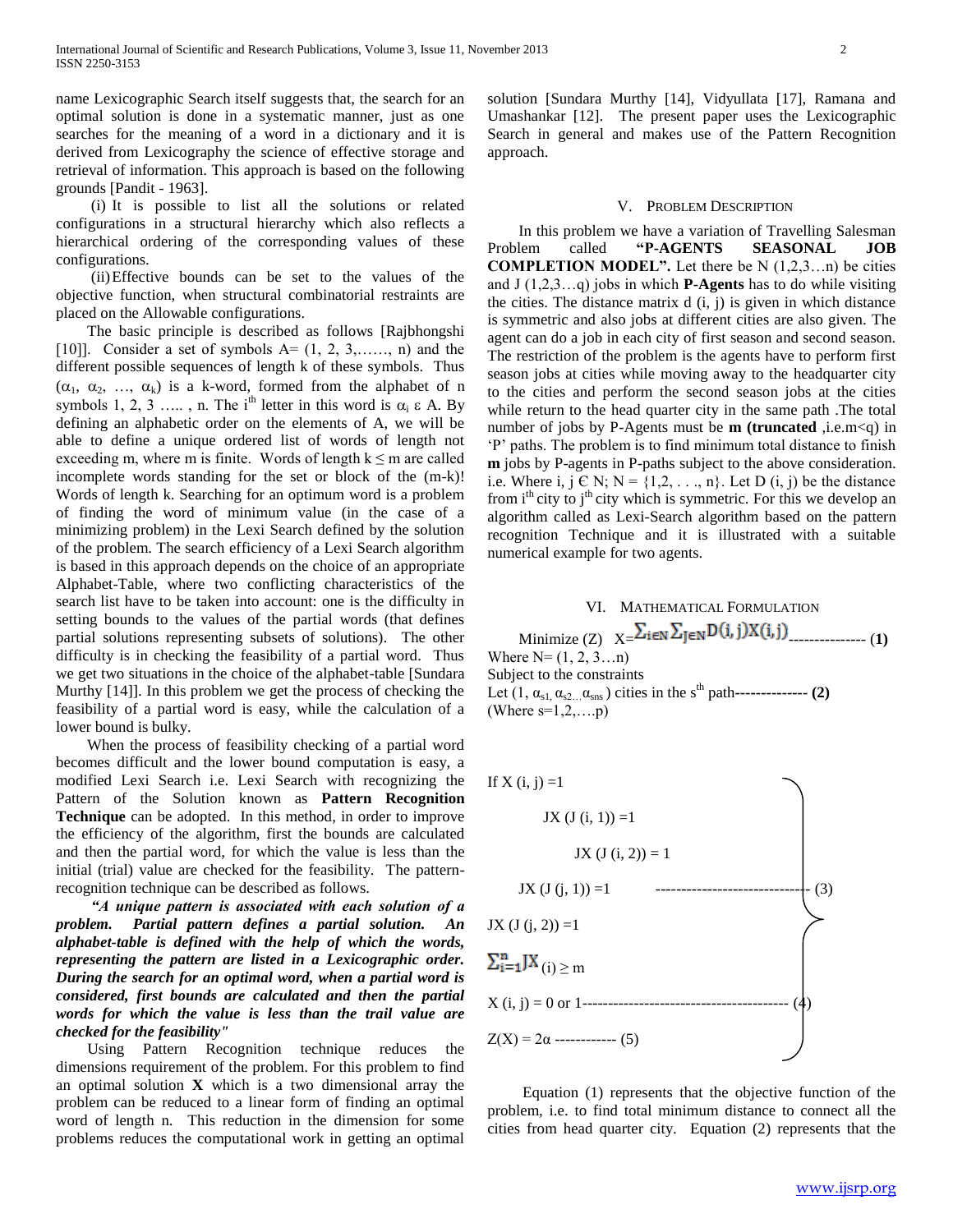total number of cities travelled by an **agent** in  $s<sup>th</sup>$  path. Equation (3) represent that the total number of jobs done by the salesmen in two paths. Equation (4) describes that if a city *'i'* is connected to city j then  $X(i, j) = 1$ . Otherwise it will be equal to 0. Equation (5) represents the total distance travelled by the P-Agents is  $2\alpha$ (distance), since the agent travelled is  $\alpha$  (distance) while completing first season jobs and  $\alpha$  (distance) in return while completing second season jobs(symmetric distance).

#### VII. NUMERICAL ILLUSTRATION

 The concepts and the algorithm developed will be illustrated by a numerical example number of cities/stations,  $\mathbf{n} =$ 7, number of total jobs q=10 ,number of jobs to be perform **m**   $=8$ .Let JB={1,2,3,4,5,6,7,8,9,10}. N = {1, 2, 3, 4, 5, 6, 7} Then the cost array D is given below.

|      | $\infty$ | 02       | 08       | 05       | 06       | 03       | 07       |
|------|----------|----------|----------|----------|----------|----------|----------|
|      | 02       | $\infty$ | 04       | 07       | 10       | 11       | 01       |
|      | 08       | 04       | $\infty$ | 09       | 08       | 10       | 03       |
| $D=$ | 05       | 07       | 09       | $\infty$ | 02       | 01       | 06       |
|      | 06       | 10       | 08       | 02       | $\infty$ | 05       | 09       |
|      | 03       | 11       | 10       | 01       | 05       | $\infty$ | 04       |
|      | 07       | 01       | 03       | 06       | 09       | 04       | $\infty$ |

**TABLE -1**

In the above numerical example given in Table  $-1$ , D  $(i, j)$  $=$  '∞'= D ( i, i ), where (i=1,2,...n & j=1,2...n) these distance pairs are not relevant in the solution paths finding tours of the agent. Though all the  $D(i, j)$ 's taken as non negative integers it can be easily seen that this is not a necessary condition and the cost can be any positive quantity. The distance between cities are symmetric, i.e. D  $(3, 4) = (4, 3) = 9$ , means cost of connecting the city 3 to 4 is same as city 4 to 3 is 9. Then the information about the cities is given below.

|    | <b>CITIES</b> | <b>SEASON</b><br><sup>1</sup><br>$JOBS(s_1)$ | <b>SEASON</b><br>$\mathbf{2}$<br>JOBS(s <sub>2</sub> ) |
|----|---------------|----------------------------------------------|--------------------------------------------------------|
|    |               |                                              |                                                        |
|    |               |                                              |                                                        |
| NJ |               |                                              |                                                        |
|    |               | וי                                           |                                                        |
|    |               |                                              | 10                                                     |
|    |               | 2                                            |                                                        |
|    |               |                                              |                                                        |

**=**

**TABLE-2**

The above table  $-2$  represents the array of jobs assigned to the corresponding Cities of Season **1** and **Season 2** denoted by NJ(i,  $s_b$ ), (where  $b=1,2$ ). The city 1 (headquarter city) has no jobs. i.e. for example NJ (2, s<sub>1</sub>) =7, means city '2' has  $7<sup>th</sup>$  job in season one.

# VIII. CONCEPT AND DEFINITIONS

 **8.1 Definition of a pattern:** An indicator twodimensional array which is associated the assignment is called a "pattern". A pattern is said to be feasible if X is solution  $V(X) = \sum_{i \in N} \sum_{j \in N} D(i, j) X(i, j)$  The value 2 V(X) gives the total distance travelled by them. In the algorithm, which is developed in the sequel a search is made for a feasible pattern with the least value, each pattern of the solution X is represented by the set of ordered pairs  $X(i, j)=1$ , which understanding that the other  $X(i, j)$  's are zeros.

# **8.2 Feasible Solution:**

 In the following figure -1, the value in star represents the Head Quarter city, the values in the ellipses represents the cities allotted to above city, the value in the pentagon shape which are at top of the each city represents in first season particular job performed at that city while moving from Head Quarter city to the cities and value in pentagon shape at the bottom of the city represents in second season particular job performed by the agent at particular city while return to the Head Quarter city from that city, the value in the rectangle shape on the both (forward and backward) connected arrows represents the distance between the corresponding cities ,which is same in forward direction and in backward direction ,i.e. distance is symmetric.



 In the above Figure-1, in first path the agent starts his trip at Head Quarter city{ 1} reaches to city 2 and performs the job'7'of season "1", from city 2 he visits the city 7 and performs the jobs '3'of season "1", while return in the same path he performs job '6' of season "2" in city 7, job '4'of season "2" in city 2 and reaches to the headquarter city{1}. In second path another agent visits the city 5 from city 1 and performs the job'1'of season "1", from city 5 he visits to city 4 and performs the job'9' of season "1", from city 4 he visits city 6 and performs the job '2' in season "1",while return in the same path he performs job'3' of season "2"in city 6, job '8' of season "2" in city4 ,job '10' of season "2" in city 5 and reaches to the Head Quarter city . Hence the solution is

 $Z = D(1, 2) + D(2, 7) + D(1, 5) + D(5, 4) + D(4, 6)$  $= 2+1+6+2+1 = 12.$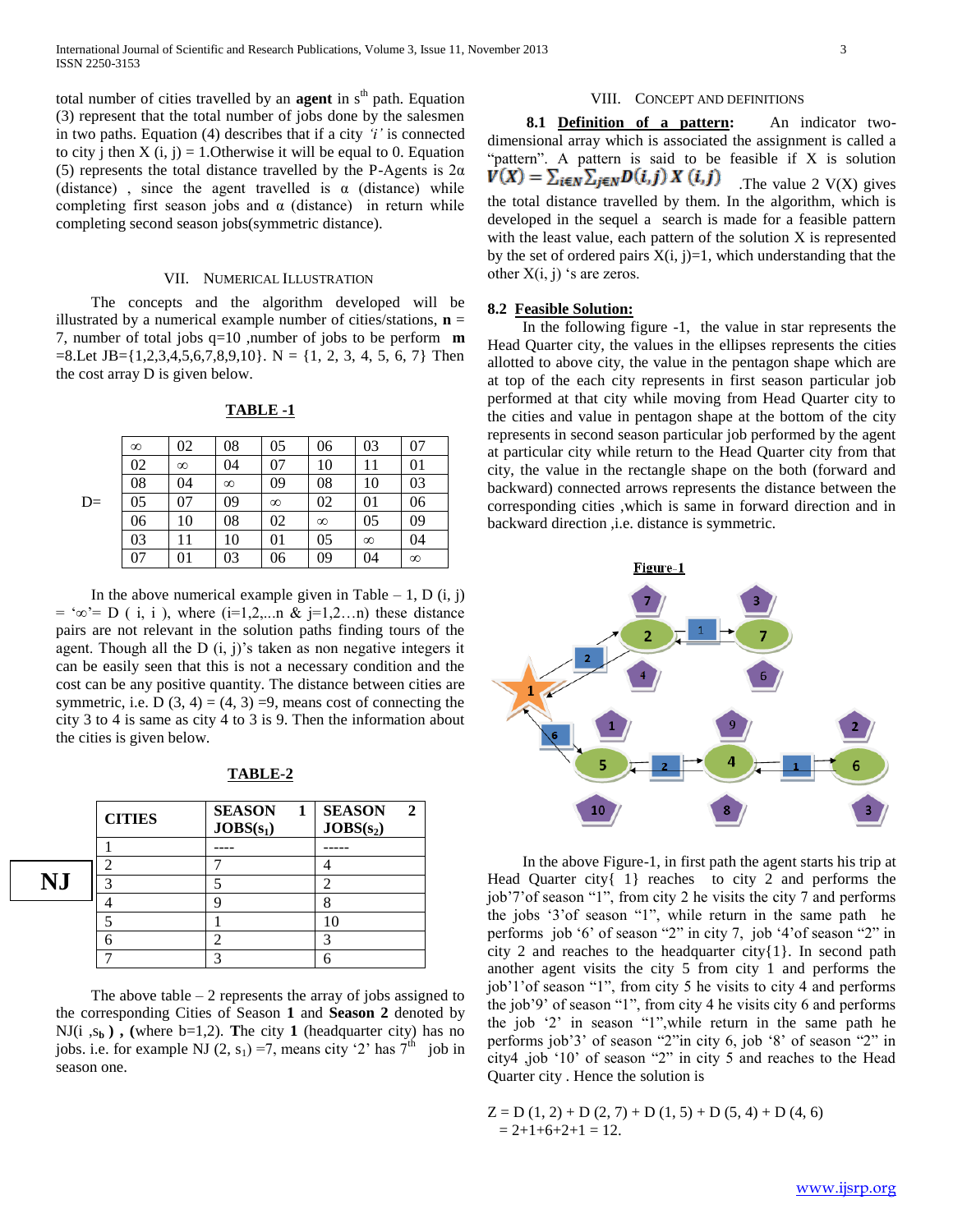Hence the above feasible solution of X pattern given in table-3, with the ordered pairs set  $\{(1, 2), (2, 7), (1, 5), (5, 4) \}$  and (4, 6)} represents the feasible solution.

$$
X(i,j) = \begin{bmatrix} \n\text{Table -3} \\
0 & 1 & 0 & 0 & 1 & 0 & 0 \\
0 & 0 & 0 & 0 & 0 & 0 & 1 \\
0 & 0 & 0 & 0 & 0 & 0 & 0 \\
0 & 0 & 0 & 0 & 0 & 1 & 0 \\
0 & 0 & 0 & 0 & 0 & 0 & 0 \\
0 & 0 & 0 & 0 & 0 & 0 & 0 \\
0 & 0 & 0 & 0 & 0 & 0 & 0 \\
0 & 0 & 0 & 0 & 0 & 0 & 0\n\end{bmatrix}
$$

 The above table -3 represents a feasible solution. The above solution  $X(1, 2) = 1$ , represents that city 1 is connected to city 2. In similar way  $X(1, 5)$  represents city 1 is connected to city 5 and all the cities are connected to head quarter 1 either directly or indirectly.

#### IX. ALPHABET TABLE

 There are n x n ordered pairs in the two-dimensional array X. For convenience these are arranged in ascending order of their corresponding cost/distance and are indexed from 1,2…. (Sundara Murthy-1979). Let SN= [1, 2, 3…] be the set of indices. Let D be the corresponding array of cost. If a,  $b \in SN$ and  $a < b$  then  $D(a) \leq D(b)$ . Also let the arrays R, C be the array of row and column indices of the ordered pair represented by SN and CD be the array of cumulative sum of the elements of D. The arrays SN, D, CD, R, C, for the numerical example are given in the table- 4. If  $p \in SN$  then (R (p), C (p)) is the ordered pair and  $D(a) = D(R(a), C(a))$  is the value of the ordered pair and

| SN         | $\overline{D}$          |                      | $\overline{\text{R}}$        | $\overline{C}$              |
|------------|-------------------------|----------------------|------------------------------|-----------------------------|
|            | $\overline{1}$          | CD<br>$\overline{1}$ |                              |                             |
| $01\,$     |                         |                      | $\overline{4}$<br>$\sqrt{6}$ | $\overline{6}$              |
| $02\,$     | $\overline{1}$          | $\overline{2}$       |                              | $\frac{4}{7}$               |
|            |                         |                      | $\frac{2}{7}$                | $\overline{1}$              |
| 03         | $\overline{2}$          | $\overline{4}$       | $\overline{1}$               | $\overline{2}$              |
|            |                         |                      | $\overline{2}$               | $\overline{1}$              |
| 04         | $\overline{c}$          | $\sqrt{6}$           | $\overline{4}$               | $\overline{5}$              |
|            |                         |                      | $\overline{5}$               | $\overline{4}$              |
| $05\,$     | $\overline{\mathbf{3}}$ | 9                    | $\overline{1}$               | $\overline{6}$              |
|            |                         |                      | $\overline{6}$               | $\,1\,$                     |
| $06\,$     | $\overline{\mathbf{3}}$ | $12\,$               | $\mathfrak{Z}$               | $\overline{7}$              |
|            |                         |                      | $\boldsymbol{7}$             | $\mathfrak 3$               |
| $07\,$     | $\overline{4}$          | $16\,$               | $\sqrt{2}$                   | $\ensuremath{\mathfrak{Z}}$ |
|            |                         |                      | $\overline{3}$               | $\sqrt{2}$                  |
| ${\bf 08}$ | $\overline{4}$          | $20\,$               | $\sqrt{6}$                   | $\boldsymbol{7}$            |
|            |                         |                      | $\boldsymbol{7}$             | $\sqrt{6}$                  |
| ${\bf 09}$ | 5                       | $25\,$               | $\,1\,$                      | $\overline{4}$              |
|            |                         |                      | $\overline{4}$               | $\bar{1}$                   |
| $10\,$     | $\overline{5}$          | $30\,$               | $\sqrt{5}$                   | $\overline{6}$              |
|            |                         |                      | $\sqrt{6}$                   | $\sqrt{5}$                  |
| $11\,$     | $\sqrt{6}$              | $36\,$               | $\,1\,$                      | $\sqrt{5}$                  |
|            |                         |                      | $\sqrt{5}$                   | $\,1\,$                     |
| $12\,$     | $\sqrt{6}$              | $42\,$               | $\sqrt{4}$                   | $\boldsymbol{7}$            |
|            |                         |                      | $\boldsymbol{7}$             | $\sqrt{4}$                  |
|            |                         |                      |                              |                             |

# **TABLE-4 Alphabet Table**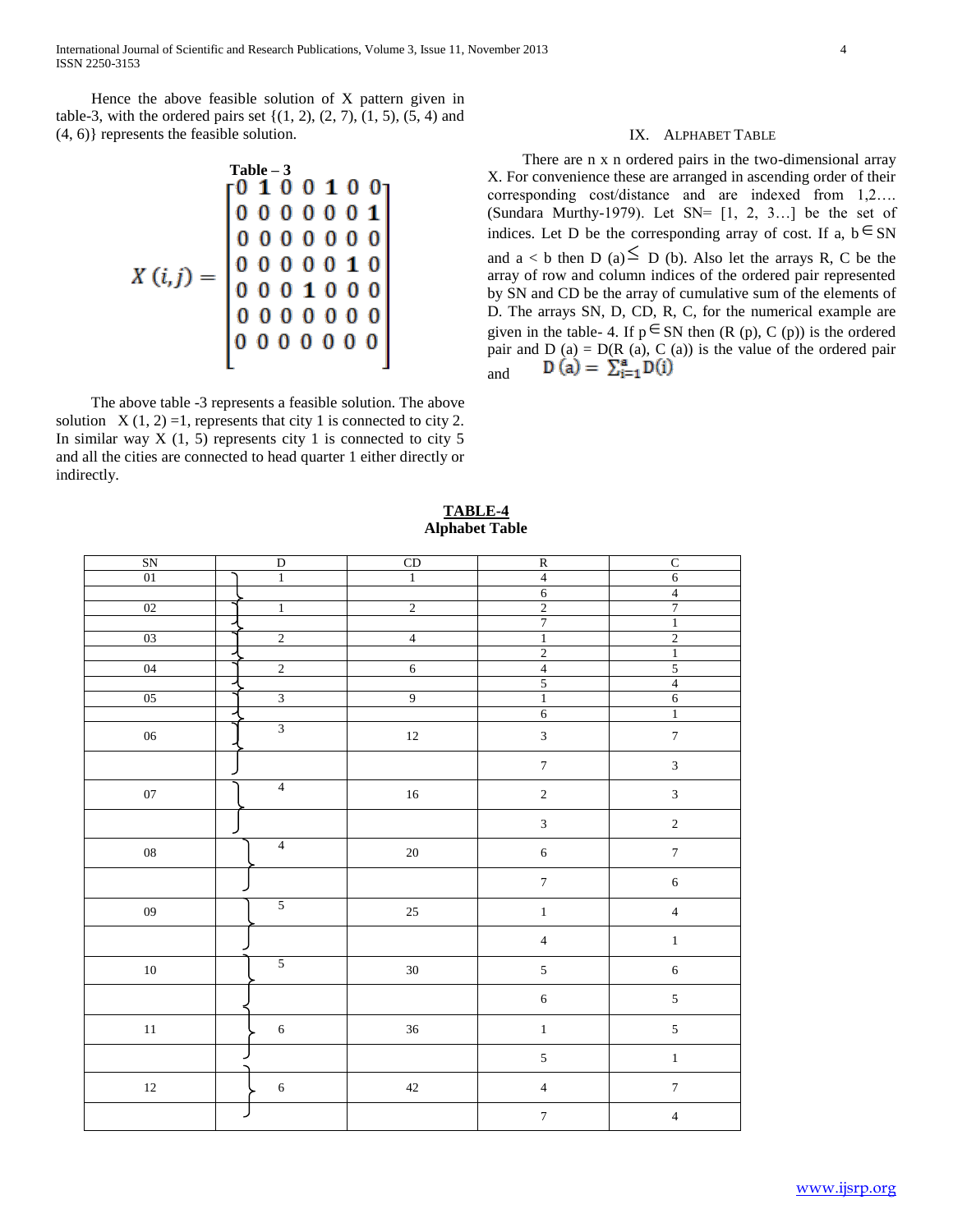| $13\,$ | $\overline{7}$ | 49      | $\sqrt{2}$                  | $\sqrt{4}$              |
|--------|----------------|---------|-----------------------------|-------------------------|
|        |                |         | $\sqrt{4}$                  | $\sqrt{2}$              |
| $14\,$ | $\overline{7}$ | 56      | $\,1\,$                     | $\boldsymbol{7}$        |
|        |                |         | $\boldsymbol{7}$            | $\,1\,$                 |
| $15\,$ | $\,8\,$        | $64\,$  | $\,1\,$                     | $\overline{3}$          |
|        |                |         | $\mathfrak 3$               | $\,1\,$                 |
| $16\,$ | $\,8\,$        | $72\,$  | $\mathfrak z$               | $\sqrt{5}$              |
|        |                |         | $\sqrt{5}$                  | $\overline{\mathbf{3}}$ |
| $17\,$ | $\overline{9}$ | $81\,$  | $\ensuremath{\mathfrak{Z}}$ | $\sqrt{4}$              |
|        |                |         | $\sqrt{4}$                  | $\overline{3}$          |
| $18\,$ | $\overline{9}$ | $90\,$  | $\sqrt{5}$                  | $\boldsymbol{7}$        |
|        |                |         | $\boldsymbol{7}$            | $\sqrt{5}$              |
| $19\,$ | 10             | $100\,$ | $\sqrt{2}$                  | $\sqrt{5}$              |
|        |                |         | $\sqrt{5}$                  | $\sqrt{2}$              |
| $20\,$ | $10\,$         | $110\,$ | $\mathfrak{Z}$              | $\sqrt{6}$              |
|        |                |         | $\sqrt{6}$                  | $\mathfrak{Z}$          |
| $21\,$ | $11\,$         | $121\,$ | $\sqrt{2}$                  | $\sqrt{6}$              |
|        |                |         | $\sqrt{6}$                  | $\sqrt{2}$              |
|        |                |         |                             |                         |

Let us consider 11 SN. It represents the ordered pair  $(R (11))$ ,  $C (11)$  = (1, 5) = (5,1). Then D (11) = 6 and CD (11) = 36.

#### X. DEFINITION OF AN ALPHABET - TABLE AND A WORD

Let  $SN = (1, 2, ...)$  be the set of indices, D be an array of corresponding costs of the ordered triples and CD be the array of cumulative sum of elements in D. Let arrays R, C be respectively, the row and column of the indices of ordered pairs. Let  $L_k = \{a_1, a_2, \dots, a_k\}, a_i \in SN$  be an ordered sequence of k indices of SN. The pattern represented by the ordered pair whose indices are given by  $L_k$  is independent of the order of  $a_i$  in the sequence. Hence for uniqueness the indices are arranged in the increasing order such that  $a_i \le a_{i+1}$ ,  $i = 1, 2, - - -$ , k-1. The set SN is defined as the "Alphabet-Table" with alphabetic order as (1, 2, - - -,  $n^2$ ) and the ordered sequence  $L_k$  is defined as a "word" of length k. A word  $L_k$  is called a "sensible word". If  $a_i < a_{i+1}$ , for i  $=1, 2, - -$ , k-1 and if this condition is not met it is called an "insensible word". A word  $L_k$  is said to be feasible if the corresponding pattern X is feasible and same is with the case of infeasible and partial feasible pattern. A Partial word  $L_k$  is said to be feasible if the block of words represented by  $L_k$  has at least one feasible word or, equivalently the partial pattern represented by  $L_k$  should not have any inconsistency.

 Any of the letters in SN can occupy the first place in the partial word  $L_k$ . Our interest is only in set of words of length almost equation, since the words of length greater than **n** are necessarily infeasible, as any feasible pattern can have only **n** unit entries in it. If  $k < n$ ,  $L_k$  is called a partial word and if  $k = n$ , it is a full length word or simply a word. A partial word  $L_k$ represents, a block of words with  $L_k$  as a leader i.e. as its first k letters. A leader is said to be feasible, if the block of word, defined by it has at least one feasible word.

#### **10.1 Value of the Word:**

The value of the (partial) word  $L_k$ , V  $(L_k)$  is defined recursively as V  $(L_k) = V (L_{k-1}) + D (a_k)$  with V  $(L_k) = 0$ , where D ( $a_k$ ) is the cost array arranged such that D ( $a_k$ ) < D ( $a_{k+1}$ ). V  $(L_k)$  and  $V(x)$  the values of the pattern X will be the same. Since X is the (partial) pattern represented by  $L_k$  (Sundara Murthy – 1979).

Consider the partial word  $L_4 = (01, 02, 03, 04 (1))$ Then V  $(L_4) = 1+1+2+2=6$ .

# **10.2 Lower bound of a partial word LB (Lk):**

A lower bound LB  $(L_k)$  for the values of the block of words represented by  $L_k = (a_i, a_2,...a_k)$  can be defined as follows.

LB  $(I) = V (I) + CD[I + NA - I] - CD [J]$ 

For Example: consider for the above partial word as follows

LB (4) =  $6 + CD$  [4 + 5- 4] – CD [4 ]

LB  $(4) = 6 + 3 = 9$ 

# **10.3.Feasibility criterion of a Partial Word:**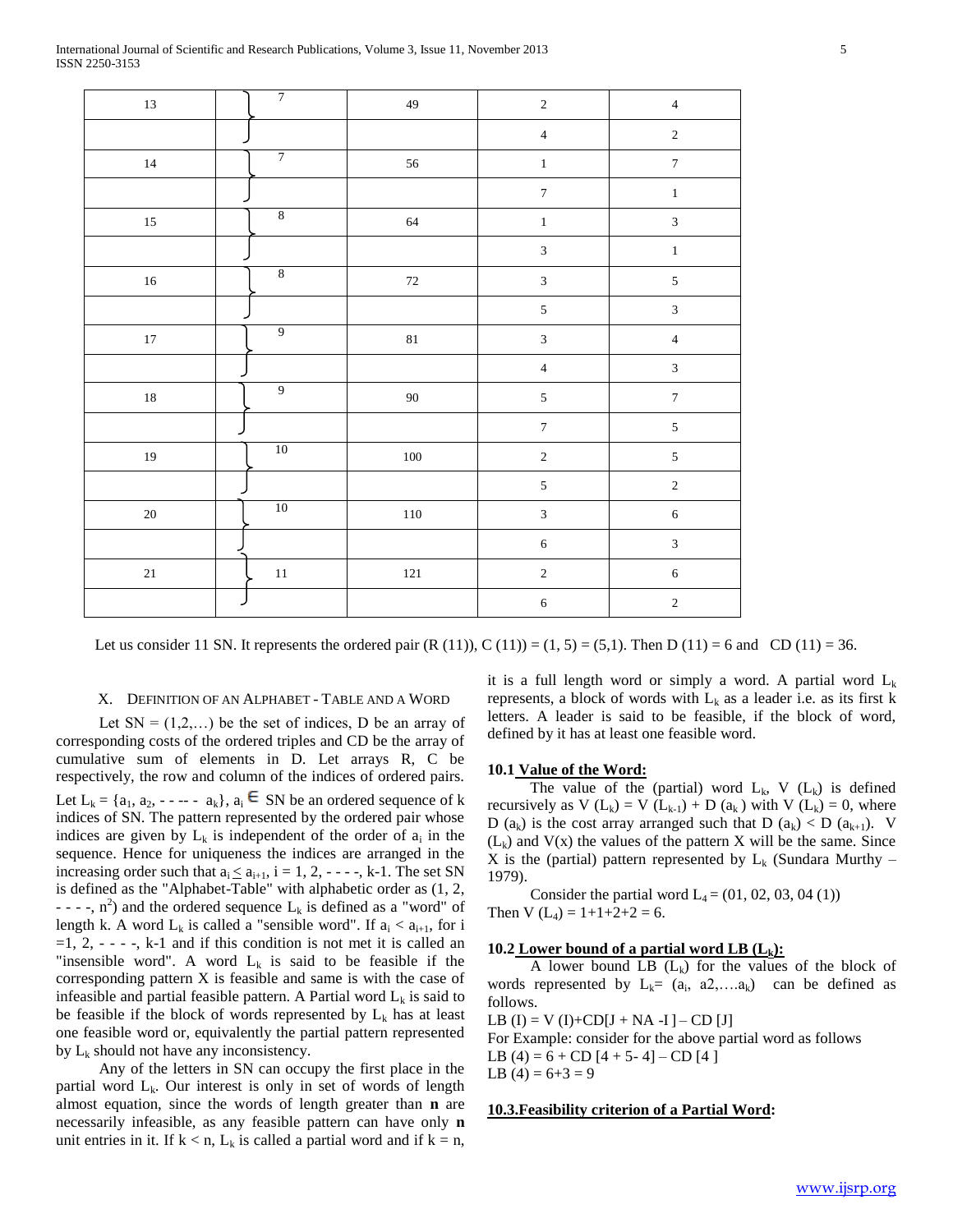International Journal of Scientific and Research Publications, Volume 3, Issue 11, November 2013 6 ISSN 2250-3153

 An algorithm was developed, in order to check the feasibility of a partial word  $L_{k+1} = (a_1, a_2, \ldots, a_k, a_{k+1})$  given that  $L_k$  is a feasible word. We will introduce some more notations which will be useful in the sequel.

- **IR** be an array where IR (i) = 1, i  $\in$  N indicates that the sales man is visiting some city from city i Otherwise IR  $(i) = 0$
- $\triangleright$  **IC** be an array where IC (i) = 1, i  $\in$  N indicates that the sales man is coming to city i from another city, otherwise IC  $(i)$  = 0
- $\triangleright$  **SW** be an array where SW (i) = j indicates that the sales man is visiting city j from city i, Otherwise SW  $(i) = 0$
- $\triangleright$  **L** be an array where  $L[i] = \alpha_i$ ,  $i \in N$  is the letter in the i<sup>th</sup> position of a word.

The values of the arrays L, IR, IC and SW are as follows

IR  $(R (a_i)) = 1$ ,  $i = 1, 2, - - - -$ , k and IR  $(j) = 0$  for other elements of j

IC  $(C (a_i)) = 1$ ,  $i = 1, 2, - - - -$ , k and IC  $(j) = 0$  for other elements of j

SW(R  $(a_i)$ ) = C  $(a_i)$ , i = 1, 2, - - - , k and SW (j) = 0 for other elements of j

L (i) =  $a_i$ , i = 1, 2, - - - -, k, and L (j) = 0, for other elements of j.

For example consider a sensible partial word  $L_5 = (1, 2, 3, ...)$ 4(1) and 11) which is feasible. The array L, IR, IC and SW takes the values represented in table  $-5$  given below.

**Table – 5**

| --                   |  |  |  |  |
|----------------------|--|--|--|--|
|                      |  |  |  |  |
| $\sim$ $\sim$ $\sim$ |  |  |  |  |

 The recursive algorithm for checking the feasibility of a partial word  $L_p$  is given as follows. In the algorithm first we equate IX = 0. At the end if IX = 1 then the partial word is feasible, otherwise it is infeasible. For this algorithm we have IR  $= R (a_{p+1})$  and IC  $= C (a_{p+1})$ 

#### XI. ALGORITHMS

# **11.1.Algorithm-1**

| STEP 0 :             | $IX = 0$              |                              |
|----------------------|-----------------------|------------------------------|
|                      | STEP 1 : $IS IR = HC$ | IF YES ${PA = PA+1}$ GO TO 2 |
|                      |                       | IF NO GO TO 3                |
| STEP 2:              | IS $PA > 2$           | IF YES GO TO 12              |
|                      |                       | IF NO GOTO 4                 |
| STEP 3:              | IS IR $(TR) = 1$      | IF YES GO TO 12              |
|                      |                       | IF NO GO TO 4                |
| $STEP 4$ :           | IS IC $(TC) = 1$      | IF YES GO TO 12              |
|                      |                       | IF NO GOTO 5                 |
| $STEP 5$ :           | $W = TC$              | GO TO 6                      |
| STEP 6 :             | IS SW $(W) = 0$       | IF YES GO TO 9               |
|                      |                       | IF NO GO TO 7                |
| STEP 7:              | IS $W = TR$           | IF YES GO TO 12              |
|                      |                       | IF NO GO TO 8                |
| STEP 8 :             | $S$ W=SW (TC)         | GOTO 6                       |
|                      |                       | IF NO GO TO 11               |
| STEP 9 :             | $CJ \ge m - 2$ (p-1)  | IF YES GO TO 10              |
|                      |                       | IF NO GO TO 12               |
|                      |                       |                              |
| STFP 10 <sup>2</sup> | $RI = m$ -CI          |                              |

| .                  | $\sim -11$   |                 |
|--------------------|--------------|-----------------|
|                    | $Z = P - PA$ |                 |
|                    | IS $RJ < 2Z$ | IF YES GO TO 11 |
|                    |              | IF NO GO TO 12  |
| $STEP$ 11:         | $IX = 1$     |                 |
| STEP <sub>12</sub> | END.         |                 |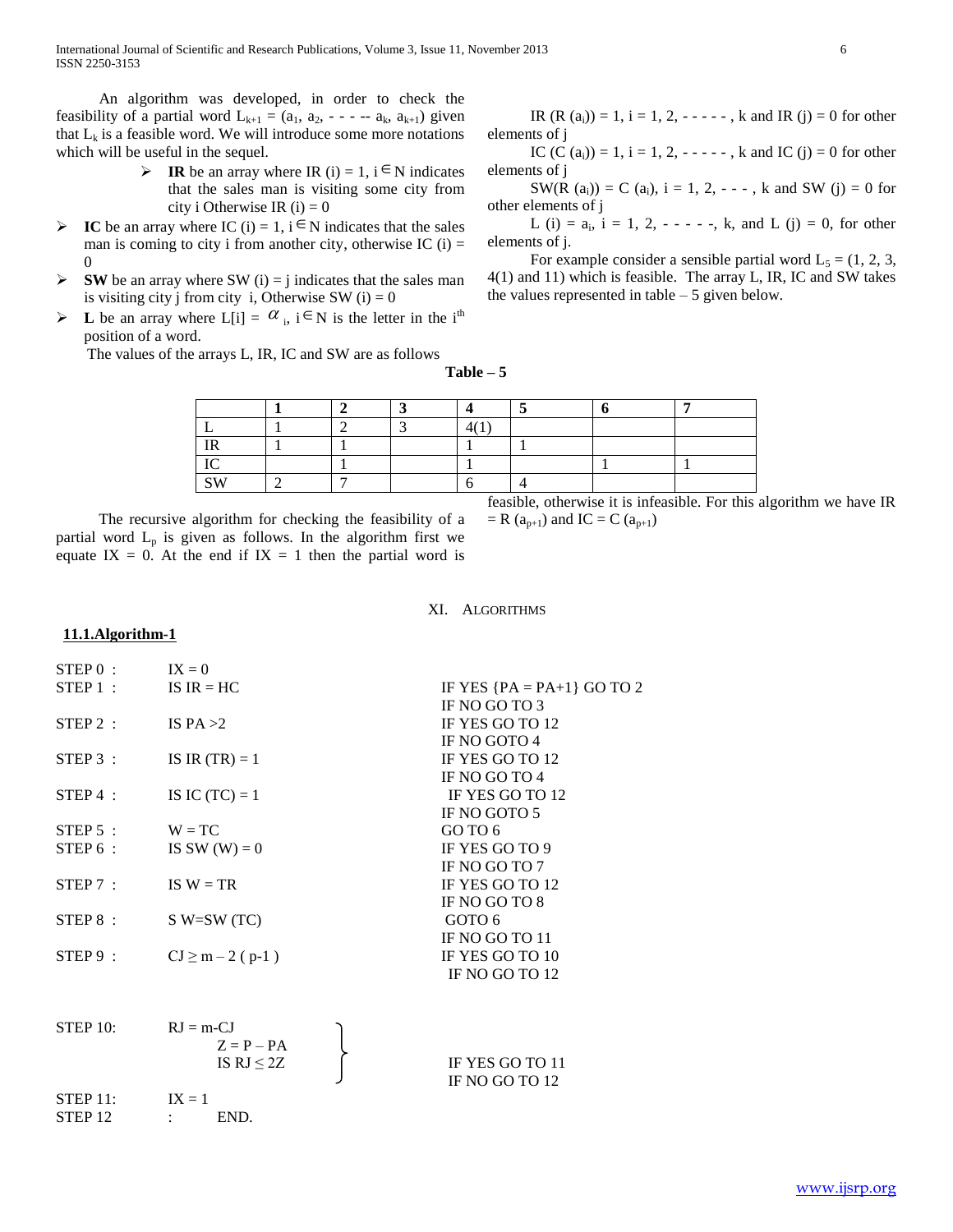We start with the partial word  $L_1 = (a_1) = (1)$ . A partial word  $L_k$  is constructed as

 $L_k = L_{k-1}$  \* Where \* indicates chain formulation. We will calculate the values of V  $(L_k)$  and LB  $(L_k)$  simultaneously. Then two situations arises one for branching and other for continuing the search.

1. LB  $(L_k)$  < VT. Then we check whether  $L_k$  is feasible or not. If it is feasible we proceed to consider a partial word of under  $(k+1)$ . Which represents a sub-block of the block of words

### **11.2. Lexi-Search Algorithm:**

STEP 0 : (initialization): The arrays SN, D, CD, R, C, N, JX, CJ,NA, NN, K and Z the values are made available and IR, IC, L, V, LB, PA,SUM1,SUM2 and SW are initialized to zero. The values I=1, J=0, P=3, m = 8, VT =999, MAX=NZ-1. STEP1:  $J_1$  = FW IF YES GO TO 2

IF NO GO TO 2A STEP 2:  $J=J+1$  IF YES GO TO 21 IS  $J > MAX$  IF NO GO TO 3 STEP 2A:  $J_1=RW$  $TR = C (J)$  $TC = R (J)$  GO TO 4 STEP  $3: L (I) = J$  $IR = R (J)$  GO TO 4  $IC = C (J)$ STEP 4:  $V(I) = V(I-1) + D(J)$  GO TO 5 STEP 5:  $NA(TR) = NA(TR) +1$ NA (TC) = NA (TC) +1  $\int$  GO TO 6 STEP 6: IS NA (i) =1, (i= 1,2,...n) IF YES (SUM1 = SUM1 +1) GO TO 7 IF NO (SUM $1 =$ SUM $1$ ) GO TO 7 STEP 7:  $NN = SUM1$  GO TO 8 STEP 8: JB (NJ  $(i,1)$ ) = JB (NJ  $(i,1)$ ) +1 **JB** (NJ (i,2)) = **JB** (NJ (i,2)) +1 **JB** (NJ  $(j,1)$ ) = **JB**(NJ  $(j,1)$ ) +1 JB (NJ  $(j,1)$ ) = JB (NJ  $(j,1)$ ) +1 | GO TO 9 STEP 9: IS JB (JX ) =1,  $(JX = 1, 2, 3, \ldots, q)$  IF YES (SUM2 = SUM2 +1) GO TO 10 IF NO  $(SUM2 = SUM2)$  GO TO 10 STEP 10: IS  $CI = SUM2$  GO TO 11 STEP 11:  $NA = NA_0 + Z-1$  GO TO 12 STEP 12: IS  $CI + 2 (Z-1) < m$  IF YES GO TO 13 IF NO GO TO 2 STEP 13:  $K = m - CJ + 2(Z-1)$  IF YES GO TO 15 IS  $K = 0$  IF NO GO TO 14 STEP 14: IS  $K =$  EVEN IF YES  $NA = NA + K/2$  GO TO 15 IF NO NA = NA  $+(K+1)/2$  GO TO 15 STEP 15: LB  $(I) = V(I) + DC[I + NA - I] - DC (J)$  IF YES GO TO 21 IS LB (i)  $\geq$  VT IF NO GO TO 16 STEP 16: (CHECK FEASIBILITY BY USING ALGORITHM) IS  $IX=0$  IF YES GO TO 17 IF NO GO TO 24 STEP 17:  $NA(TR) = NA (TR) - 1$  $NA (TC) = NA (TC) - 1$  (GO TO 18) STEP 18: IS NA (i ) =1, (i = 1,2,...n) IF YES (SUM1 = SUM1 - 1) GO TO 19 IF NO  $(SUM1 = SUM1)$  GO TO 19  $STEP 19: \t\t NN = SUM1$  GO TO 20

represented by  $L_k$ ? If  $L_k$  is not feasible then consider the next partial word p by taking another letter which succeeds  $a_k$  in the position. If all the words of order p are exhausted then we consider the next partial word of order (k-1).

2. LB  $(L_k) \geq V \cdot T$ . In this case we reject the partial word  $L_k$ . We reject the block of word with  $L_k$  as leader as not having optimum feasible solution and also reject all partial words of order p that succeeds  $L_k$ .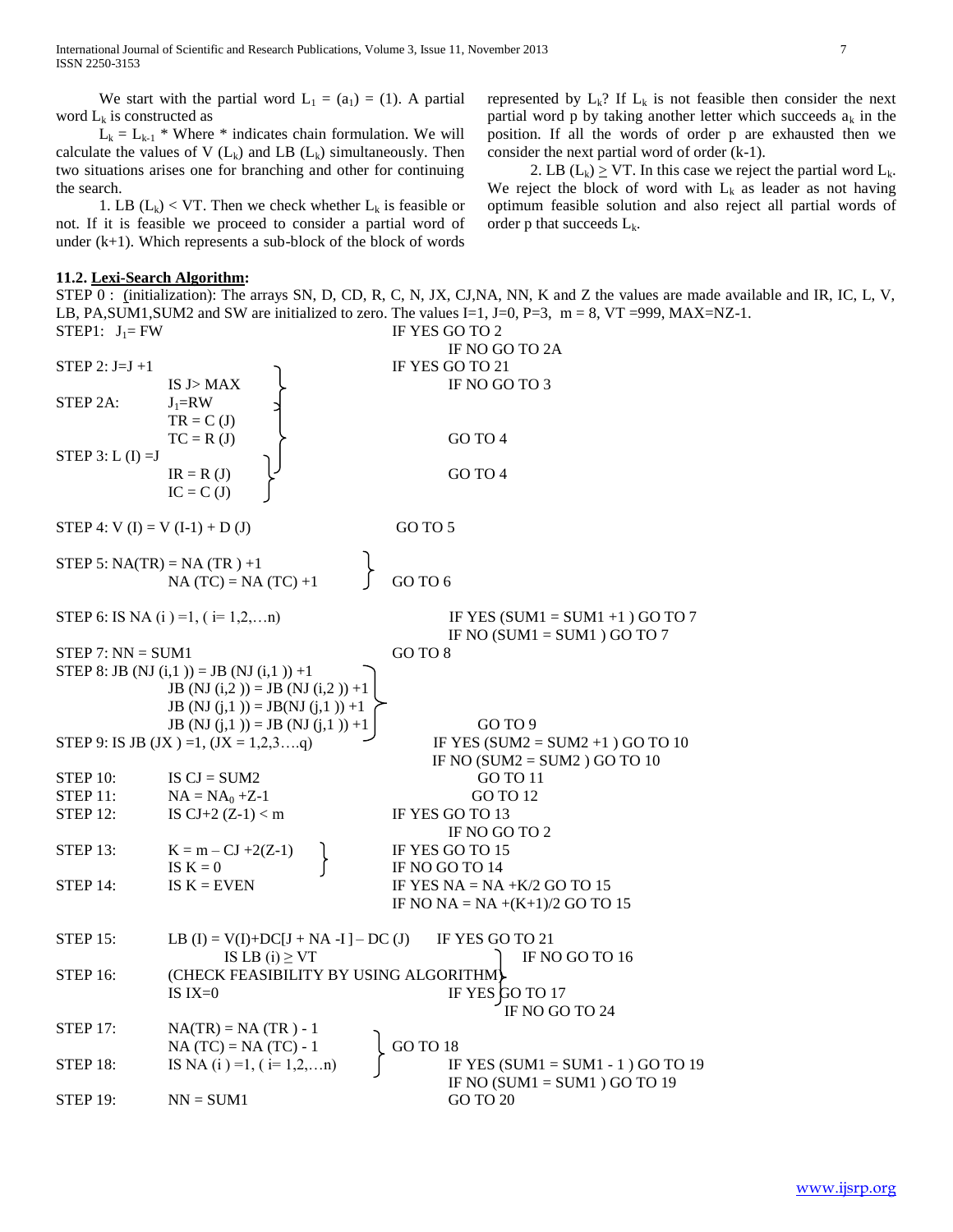International Journal of Scientific and Research Publications, Volume 3, Issue 11, November 2013 8 ISSN 2250-3153

| <b>STEP 20:</b><br>$STEP$ 21:      | JB (NJ $(i,1)$ ) = JB (NJ $(i,1)$ ) - 1<br>JB (NJ $(i,2)$ ) = JB (NJ $(i,2)$ ) - 1<br>JB (NJ $(i,1)$ ) = JB (NJ $(i,1)$ ) - 1<br>$J B(NJ (j,1)) = JB (NJ (j,1)) - 1$<br>IS JB (JX) = 1, $(JX = 1, 2, 3q)$ | GO TO 21 | IF YES (SUM2 = $SUM2 - 1$ ) GO TO22<br>IF NO $(SUM2 = SUM2)$ GO TO 22 |
|------------------------------------|-----------------------------------------------------------------------------------------------------------------------------------------------------------------------------------------------------------|----------|-----------------------------------------------------------------------|
| <b>STEP 22:</b><br><b>STEP 23:</b> | IS $CI = SUM2$<br>$L(I) = J$<br>IC $(TC) = 1$<br>$SW(TR) = TC$<br>IS IR $(TR) = HC$                                                                                                                       | GO TO 2  | IF YES ( $PA = PA+1$ )<br>GOTO 24                                     |
| STEP $24$ :                        | $I=I+1$                                                                                                                                                                                                   |          | IF NO (IR $(TR) = 1$ ) GO TO 24<br>GO TO 25                           |
| <b>STEP 25:</b>                    | IS $I = NN - 1$                                                                                                                                                                                           |          | IF YES GO TO 26<br>IF NO GO TO 2                                      |
| <b>STEP 26:</b>                    | IS $PA = P$                                                                                                                                                                                               |          | IF YES GO TO 27<br>IF NO GO TO 2                                      |
| <b>STEP 27:</b>                    | IS $SUM2 = m$                                                                                                                                                                                             |          | IF YES GO TO 28<br>IF NO GO TO 2                                      |
| <b>STEP 28:</b><br><b>STEP 29:</b> | $L(I) = J$<br>L (I) IS FULL LENGTH WORD AND IS FEASIBLE<br>$VT = V$ (I), RECORD L (I), VT<br>$I=I-1$                                                                                                      | GO TO 29 | <b>GO TO 30</b>                                                       |
| <b>STEP 30:</b>                    | $IS I=1$                                                                                                                                                                                                  |          | IF YES GO TO 32<br>IF NO GO TO 31                                     |
| <b>STEP 31:</b><br><b>STEP 32:</b> | $J=L(I)$<br>$TC = C (J)$<br>$TR = R (J)$<br>IC $(TC) = 0$<br>$SW(TR) = 0$<br>IS IR $(TR) = HC$<br><b>STOP</b>                                                                                             |          | IF YES (PA = PA-1) GO TO 17<br>IF NO (IR $(TR) = 0$ ) GO TO 17        |
|                                    |                                                                                                                                                                                                           |          |                                                                       |

# XII. SEARCH-TABLE

 The working details of getting an optimal word using the above algorithm for the illustrative numerical example is given in the Table – 6. The columns named (1), (2), (3),…, gives the letters in the first, second, third and so on places respectively. The columns R, C gives the row, column indices of the letter. The last column gives the remarks regarding the acceptability of the partial words. In the following table A indicates ACCEPT and R indicates REJECT.

|           |   |              | TABLE-6 |                     |        |    |    |   |    |                        |            |
|-----------|---|--------------|---------|---------------------|--------|----|----|---|----|------------------------|------------|
|           |   |              |         | <b>Search Table</b> |        |    |    |   |    |                        |            |
| <b>SN</b> |   | $\mathbf{2}$ | 3       | 4                   | 5      | v  | LB | R | C  | $\mathbf{C}\mathbf{J}$ | <b>REM</b> |
| 1         | 1 |              |         |                     |        | 01 | 06 | 4 | 6  | 4                      | A          |
| 2         |   | 2            |         |                     |        | 02 | 09 | 2 | 7  | 7                      | А          |
| 3         |   |              | 3       |                     |        | 04 | 09 | 1 | 2  | 7                      | А          |
| 4         |   |              |         | 4                   |        | 06 | 09 | 4 | 5  |                        | R          |
| 5         |   |              |         | 4(1)                |        | 06 | 09 | 5 | 4  | 8                      | А          |
| 6         |   |              |         |                     | 05     | 09 | 09 | 1 | 6  |                        | R          |
| 7         |   |              |         |                     | 05(    | 09 | 09 | 6 | л. |                        | R          |
|           |   |              |         |                     | 1)     |    |    |   |    |                        |            |
| 8         |   |              |         |                     | 06     | 09 | 09 | 3 | 7  |                        | R          |
| 9         |   |              |         |                     | 060    | 09 | 09 | 7 | 3  |                        | R          |
|           |   |              |         |                     | $_{1}$ |    |    |   |    |                        |            |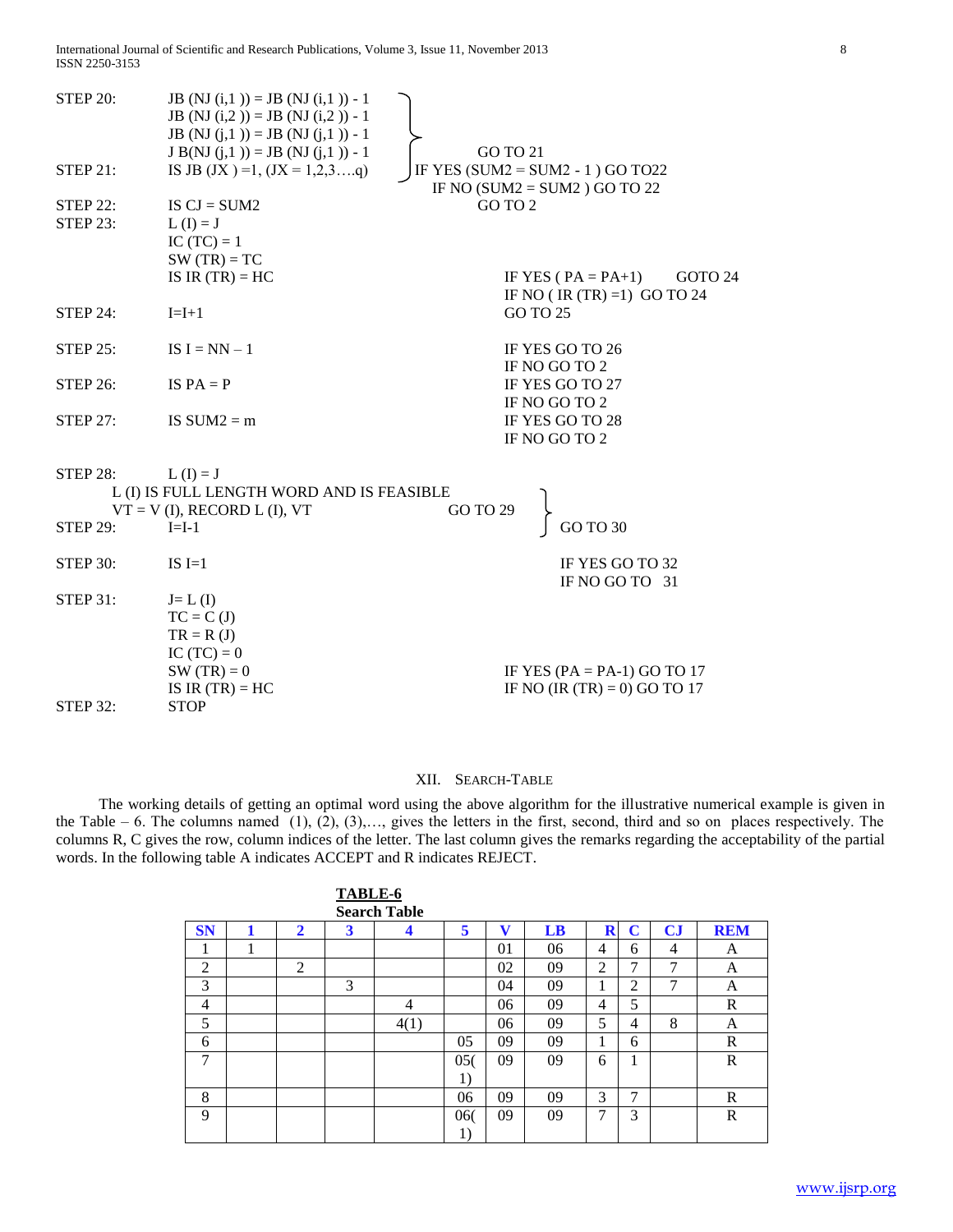| $10\,$          |      |                |                  | 07                    | $10\,$          | 10                | $\sqrt{2}$               | $\mathfrak{Z}$          |                  | $\mathbf R$             |
|-----------------|------|----------------|------------------|-----------------------|-----------------|-------------------|--------------------------|-------------------------|------------------|-------------------------|
| 11              |      |                |                  | 07(                   | 10              | 10                | $\overline{3}$           | $\overline{2}$          |                  | $\overline{R}$          |
| 12              |      |                |                  | 1)<br>$\overline{08}$ | $10\,$          | 10                | 6                        | $\boldsymbol{7}$        |                  | ${\bf R}$               |
| 13              |      |                |                  | 08(                   | 10              | 10                | $\tau$                   | 6                       |                  | ${\bf R}$               |
|                 |      |                |                  | 1)                    |                 |                   |                          |                         |                  |                         |
| $\overline{14}$ |      |                |                  | 09                    | 11              | $\overline{11}$   | $\mathbf 1$              | $\overline{4}$          |                  | $\overline{R}$          |
| $\overline{15}$ |      |                |                  | $\overline{09(}$      | $\overline{11}$ | $\overline{11}$   | $\overline{4}$           | $\overline{1}$          |                  | $\overline{R}$          |
|                 |      |                |                  | 1)                    |                 |                   |                          |                         |                  |                         |
| 16              |      |                |                  | $\overline{10}$       | 11              | 11                | 5                        | $\sqrt{6}$              |                  | ${\bf R}$               |
| 17              |      |                |                  | $10($                 | 11              | 11                | 6                        | $\overline{5}$          |                  | $\mathbf R$             |
|                 |      |                |                  | 1)                    |                 |                   |                          |                         |                  |                         |
| 18              |      |                |                  | $\overline{11}$       | 12              | 12VT              | $\mathbf{1}$             | $\sqrt{5}$              |                  | $\boldsymbol{\rm{A}}$   |
| 19              |      |                | 05               |                       | $\overline{07}$ | 10                | $\mathbf{1}$             | $\epsilon$              |                  | $\overline{R}$          |
| $20\,$          |      |                | 05(1)            |                       | $\overline{07}$ | 10                | 6                        | $\mathbf{1}$            |                  | $\overline{R}$          |
| 21              |      |                | 06               |                       | $\overline{07}$ | 11                | $\overline{\mathbf{3}}$  | $\overline{7}$          |                  | $\overline{R}$          |
| 22              |      |                | 06(1)            |                       | 07              | 11                | $\overline{7}$           | $\mathfrak{Z}$          | $\,8\,$          | $\mathbf{A}$            |
| $23\,$          |      |                |                  | 07                    | 11              | 11                | $\overline{c}$           | $\mathfrak{Z}$          |                  | $\overline{R}$          |
| 24              |      |                |                  | 07(                   | 11              | $11\,$            | $\overline{3}$           | $\overline{2}$          |                  | ${\bf R}$               |
|                 |      |                |                  | 1)                    |                 |                   |                          |                         |                  |                         |
| 26              |      |                |                  | 08(<br>1)             | 11              | $\overline{11}$   | $\overline{7}$           | 6                       |                  | $\overline{R}$          |
| 27              |      |                |                  | 09                    | 12              | 12                | $\,1$                    | $\overline{4}$          |                  | $R,=V T$                |
| 28              |      |                | 07               |                       | ${\bf 08}$      | 12                | $\overline{c}$           | $\mathfrak{Z}$          |                  | $R,=V T$                |
| 29              |      | 3(1)           |                  |                       | 04              | 09                | $\overline{2}$           | $\,1\,$                 |                  | $\overline{\text{R}}$   |
| 30              |      | $\overline{4}$ |                  |                       | 04              | 10                | $\overline{4}$           | 5                       |                  | $\overline{R}$          |
| $\overline{31}$ |      | 4(1)           |                  |                       | 04              | 14                | $\overline{5}$           | $\overline{4}$          |                  | $R, >V$ T               |
| $\overline{32}$ | 2(1) |                |                  |                       | 02              | 09                | $\overline{7}$           | $\overline{c}$          | $\boldsymbol{7}$ | $\mathbf{A}$            |
| $\overline{33}$ |      | 3              |                  |                       | 04              | 09                | $\mathbf{1}$             | $\overline{2}$          |                  | $\overline{R}$          |
| 34              |      | 3(1)           |                  |                       | 04              | 09                | $\overline{2}$           | $\mathbf{1}$            |                  | $\overline{\mathbf{R}}$ |
| $\overline{35}$ |      | $\overline{4}$ |                  |                       | 04              | 10                | $\overline{4}$           | 5                       |                  | ${\bf R}$               |
| 36              |      | 4(1)           |                  |                       | 04              | 10                | $\overline{5}$           | $\overline{4}$          | $\,8\,$          | $\mathbf{A}$            |
| $\overline{37}$ |      |                | 5                |                       | 07              | 10                | $\mathbf{1}$             | $\sqrt{6}$              |                  | $\overline{\mathbf{R}}$ |
| $\overline{38}$ |      |                | 5(1)             |                       | $0\overline{7}$ | 10                | $\epsilon$               | $\,1\,$                 |                  | ${\bf R}$               |
| 39              |      |                | 6                |                       | 07              | 11                | 3                        | $\boldsymbol{7}$        |                  | $\overline{\mathbf{R}}$ |
| 40              |      |                | 6(1)             |                       | 07              | 11                | $\overline{7}$           | $\mathfrak{Z}$          |                  | $\overline{R}$          |
| 41              |      |                | $\boldsymbol{7}$ |                       | 08              | 12                | $\overline{2}$           | $\overline{\mathbf{3}}$ |                  | R, YT                   |
| 42              |      | 5              |                  |                       | $\overline{05}$ | 12                | $\mathbf{1}$             | 6                       |                  | $R, >\sqrt{T}$          |
| 43              | 3    |                |                  |                       | 03              | 08                | $\mathbf{1}$             | $\overline{c}$          | 6                | A                       |
| 44              |      | $\overline{4}$ |                  |                       | 05              | 08                | $\overline{\mathcal{L}}$ | 5                       |                  | ${\bf R}$               |
| 45              |      | 4(1)           |                  |                       | 05              | $08\,$            | $\overline{5}$           | $\overline{4}$          | $\,8\,$          | A                       |
| 46              |      |                | $\mathfrak s$    |                       | 08              | $08\,$            | $\,1$                    | $\boldsymbol{6}$        |                  | $\mathbf R$             |
| 47              |      |                | 5(1)             |                       | 08              | $08\,$            | 6                        | $\mathbf{1}$            |                  | $\mathbf R$             |
| 48              |      |                | 6                |                       | 08              | $08\,$            | $\mathfrak{Z}$           | $\overline{7}$          |                  | $\mathbf R$             |
| 49              |      |                | 6(1)             |                       | 08              | $08\,$            | $\overline{7}$           | 3                       |                  | ${\bf R}$               |
| $\overline{50}$ |      |                | $\overline{7}$   |                       | $\overline{09}$ | 09                | $\overline{c}$           | $\overline{3}$          |                  | ${\bf R}$               |
| $\overline{51}$ |      |                | 7(1)             |                       | 09              | 09                | $\overline{3}$           | $\overline{2}$          |                  | ${\bf R}$               |
| $\overline{52}$ |      |                | $8\,$            |                       | 09              | 09                | $\boldsymbol{6}$         | $\overline{7}$          |                  | ${\bf R}$               |
| $\overline{53}$ |      |                | 8(1)             |                       | 09              | 09                | $\overline{7}$           | 6                       |                  | ${\bf R}$               |
| $\overline{54}$ |      |                | $\overline{9}$   |                       | 10              | 10                | $\mathbf{1}$             | $\overline{4}$          |                  | ${\bf R}$               |
| 55              |      |                | 9(1)             |                       | 10              | 10                | $\overline{\mathcal{L}}$ | $\,1\,$                 |                  | ${\bf R}$               |
| 56              |      |                | 10               |                       | 10              | 10                | $\overline{5}$           | 6                       |                  | ${\bf R}$               |
| $\overline{57}$ |      |                | 10(1)            |                       | 10              | 10                | 6                        | 5                       |                  | ${\bf R}$               |
| $\overline{58}$ |      |                | 11               |                       | 11              | $\overline{11VT}$ | $\mathbf{1}$             | $\overline{5}$          |                  | $\mathbf{A}$            |
| 59              |      | 5              |                  |                       | 06              | 09                | $\mathbf{1}$             | $\boldsymbol{6}$        |                  | ${\bf R}$               |
| 60              |      | 5(1)           |                  |                       | 06              | 09                | $\boldsymbol{6}$         | $\mathbf{1}$            |                  | ${\bf R}$               |
| 61              |      | 6              |                  |                       | 06              | 10                | 3                        | $\boldsymbol{7}$        |                  | ${\bf R}$               |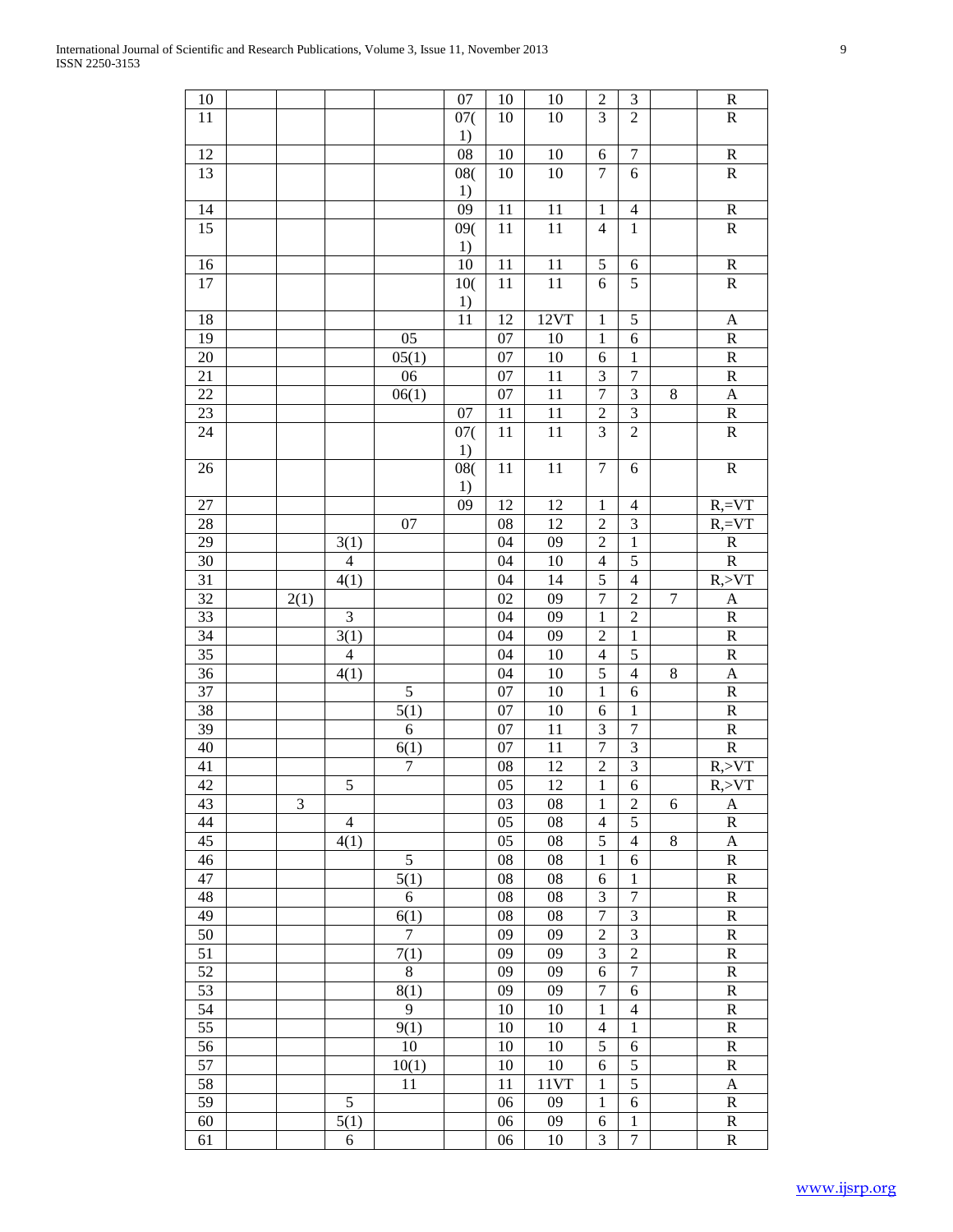| 62              |                |                | 6(1)              |                   |                | 06              | 10              | $\tau$                  | 3                        |                  | $\mathbf R$             |
|-----------------|----------------|----------------|-------------------|-------------------|----------------|-----------------|-----------------|-------------------------|--------------------------|------------------|-------------------------|
| 63              |                |                | $\overline{7}$    |                   |                | 07              | 16              | $\overline{2}$          | $\overline{3}$           | $\overline{7}$   | R, > VT                 |
| 64              |                | 3(1)           |                   |                   |                | 03              | ${\bf 08}$      | $\overline{\mathbf{c}}$ | $\mathbf{1}$             |                  | ${\bf R}$               |
| 65              |                | $\overline{4}$ |                   |                   |                | 03              | 09              | $\overline{4}$          | 5                        |                  | $\mathbf R$             |
| $\overline{66}$ |                | 4(1)           |                   |                   |                | 03              | $\overline{09}$ | $\overline{5}$          | $\overline{4}$           | 6                | $\mathbf{A}$            |
| 67              |                |                | $\overline{5}$    |                   |                | 06              | 09              | $\mathbf{1}$            | 6                        |                  | $\overline{R}$          |
| $\overline{68}$ |                |                | 5(1)              |                   |                | 06              | 09              | $\overline{6}$          | $\mathbf{1}$             |                  | $\overline{R}$          |
| 69              |                |                | $\overline{6}$    |                   |                | $\overline{06}$ | $\overline{10}$ | $\overline{3}$          | $\overline{7}$           |                  | $\overline{\text{R}}$   |
| 70              |                |                | $\overline{6(1)}$ |                   |                | $\overline{06}$ | $\overline{10}$ | $\overline{7}$          | $\overline{3}$           |                  | $\overline{R}$          |
| 71              |                |                | $\overline{7}$    |                   |                | $\overline{07}$ | 11              | $\overline{2}$          | $\overline{3}$           |                  | $R,=V$ T                |
| $\overline{72}$ |                | $\overline{5}$ |                   |                   |                | 04              | 11              | $\mathbf{1}$            | 6                        |                  | $R,=V T$                |
| 73              | 1(1)           |                |                   |                   |                | 01              | 06              | $\boldsymbol{6}$        | $\overline{\mathcal{A}}$ | $\overline{4}$   | $\overline{A}$          |
| 74              |                | $\overline{c}$ |                   |                   |                | 02              | 09              | $\overline{c}$          | $\overline{7}$           | $\boldsymbol{7}$ | $\mathbf{A}$            |
| $\overline{75}$ |                |                | 3                 |                   |                | 04              | 09              | $\mathbf{1}$            | $\overline{2}$           | $\boldsymbol{7}$ | A                       |
| 76              |                |                |                   | $\overline{4}$    |                | 06              | 09              | $\overline{4}$          | $\overline{5}$           | $\overline{8}$   | $\overline{A}$          |
| 77              |                |                |                   |                   | $\overline{5}$ | 09              | 09VT            | $\mathbf{1}$            | $\overline{6}$           |                  | $\overline{A}$          |
| 78              |                |                |                   | 4(1)              |                | 06              | $\overline{09}$ | $\overline{5}$          | $\overline{4}$           |                  | $R, = VT$               |
| 79              |                |                | 3(1)              |                   |                | $\overline{04}$ | $\overline{09}$ | $\overline{2}$          | $\mathbf{1}$             |                  | $R,=V$ T                |
| $\overline{80}$ |                | 2(1)           |                   |                   |                | $\overline{02}$ | $\overline{09}$ | $\overline{7}$          | $\overline{2}$           |                  | $R,=V$ T                |
| 81              | $\overline{2}$ |                |                   |                   |                | 01              | 08              | $\overline{2}$          | $\overline{7}$           | $\overline{4}$   | $\mathbf{A}$            |
| $\overline{82}$ |                | $\overline{3}$ |                   |                   |                | 03              | 08              | $\mathbf{1}$            | $\overline{c}$           | $\overline{4}$   | $\mathbf{A}$            |
| 83              |                |                | $\overline{4}$    |                   |                | 05              | 08              | $\overline{4}$          | 5                        | $\,8\,$          | $\mathbf{A}$            |
| 84              |                |                |                   | 5                 |                | 08              | $\overline{08}$ | $\mathbf{1}$            | $\overline{6}$           |                  | $\overline{R}$          |
| 85              |                |                |                   | $\overline{5(1)}$ |                | $\overline{08}$ | $\overline{08}$ | $\overline{6}$          | $\overline{1}$           |                  | $\overline{\mathbf{R}}$ |
| 86              |                |                |                   | 6                 |                | $\overline{08}$ | $\overline{08}$ | $\overline{3}$          | $\overline{7}$           |                  | $\overline{R}$          |
| 87              |                |                |                   | $\overline{6(1)}$ |                | $\overline{08}$ | $\overline{08}$ | $\overline{7}$          | $\overline{3}$           |                  | $\overline{R}$          |
| 88              |                |                |                   | $\overline{7}$    |                | 09              | 09              | $\overline{2}$          | $\overline{\mathbf{3}}$  |                  | $R,=V$ T                |
| 89              |                |                | 4(1)              |                   |                | $\overline{05}$ | 08              | $\overline{5}$          | $\overline{\mathcal{L}}$ | $8\,$            | $\boldsymbol{\rm{A}}$   |
| 90              |                |                |                   | $\overline{5}$    |                | 08              | ${\bf 08}$      | $\mathbf{1}$            | 6                        |                  | ${\bf R}$               |
| 91              |                |                |                   | 5(1)              |                | 08              | 08              | $\overline{6}$          | $\,1$                    |                  | ${\bf R}$               |
| $\overline{92}$ |                |                |                   | 6                 |                | 08              | $\overline{08}$ | $\overline{\mathbf{3}}$ | $\overline{7}$           |                  | $\overline{R}$          |
| 93              |                |                |                   | 6(1)              |                | 08              | $\overline{08}$ | $\overline{7}$          | $\overline{3}$           |                  | $\overline{\text{R}}$   |
| 94              |                |                |                   | $\overline{7}$    |                | $\overline{09}$ | $\overline{09}$ | $\overline{2}$          | $\overline{3}$           |                  | $R,=V T$                |
| 95              |                |                | $\overline{5}$    |                   |                | $\overline{06}$ | 13              | $\overline{1}$          | $\overline{6}$           | $\overline{5}$   | R, >VT                  |
| $\overline{96}$ |                | 3(1)           |                   |                   |                | 03              | $\overline{08}$ | $\overline{2}$          | $\mathbf{1}$             |                  | $\overline{R}$          |
| 97              |                | $\overline{4}$ |                   |                   |                | $\overline{03}$ | $\overline{09}$ | $\overline{4}$          | $\overline{5}$           | $\,8\,$          | $R,=V$ T                |
| 98              | 2(1)           |                |                   |                   |                | $\overline{01}$ | 08              | $\overline{7}$          | $\overline{2}$           | $\overline{4}$   | $\mathbf{A}$            |
| 99              |                | $\overline{3}$ |                   |                   |                | $\overline{03}$ | 08              | $\mathbf{1}$            | $\overline{c}$           |                  | $\overline{R}$          |
| 100             |                | 3(1)           |                   |                   |                | 03              | 08              | $\overline{c}$          | $\mathbf{1}$             |                  | $\overline{R}$          |
| 101             |                | $\overline{4}$ |                   |                   |                | 03              | $\overline{09}$ | $\overline{4}$          | $\overline{5}$           |                  | $R,=V$ T                |

102 3 | | | | 02 | 10 | 1 | 2 | R,>VT

The above table  $-6$ , gives optimal solution of the taken numerical example. The search table has an optimum solution VT is 09. It is in the  $77<sup>th</sup>$  row of the search table.

 At the end of the search table the optimum solution value of VT is 09 and the optimal feasible word  $L_5 = \{1(1),2,3,4,5\}$ . The following figure-2, represents the optimal solution to the network.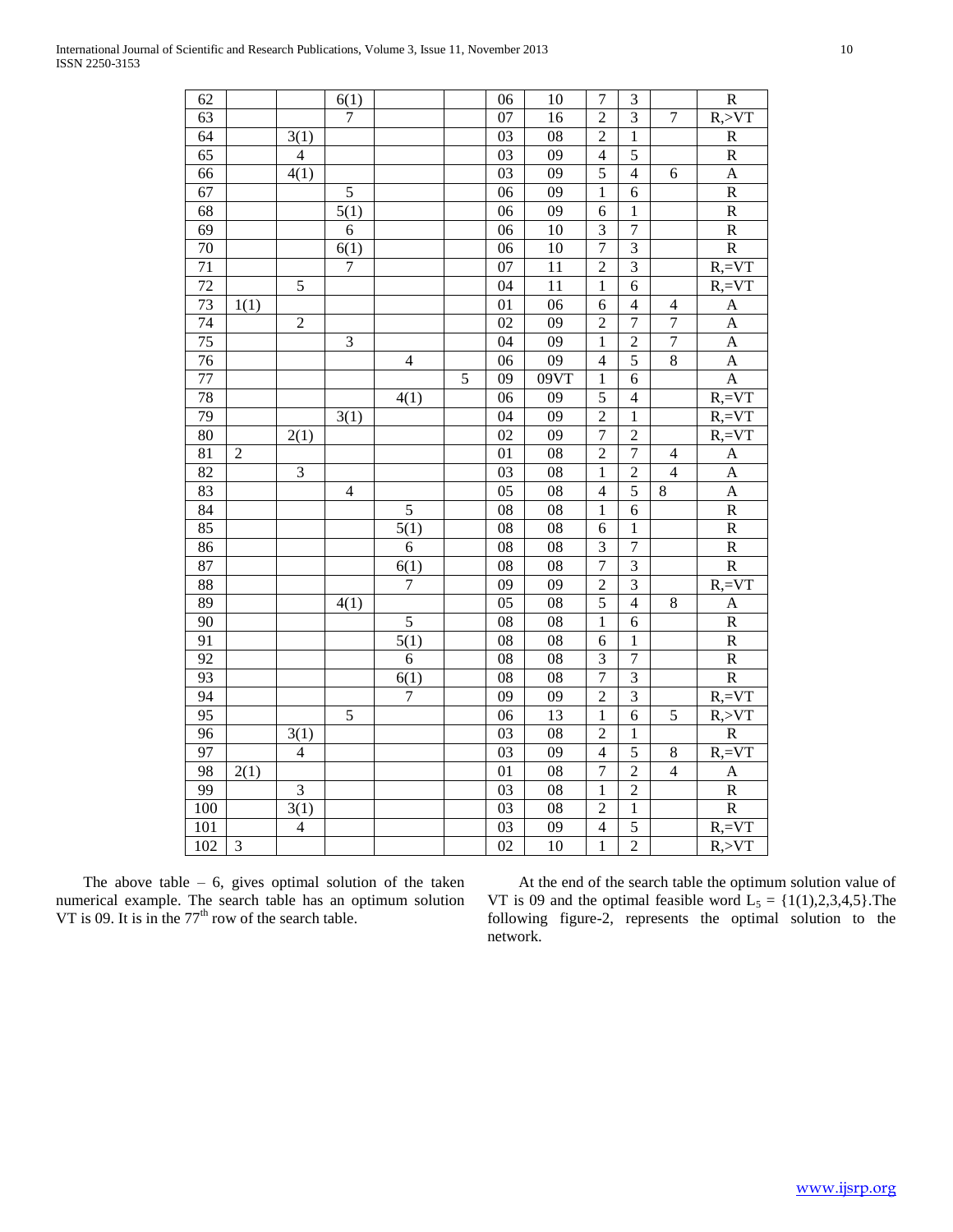

 In the above Figure-2, in first path the agent starts his trip at Head Quarter city{ 1} reaches to city 2 and performs the job'7'of season "1", from city 2 he visits the city 7 and performs the jobs '3'of season "1", while return in the same path he performs job '6' of season "2" in city 7, job '4'of season "2" in city 2 and reaches to the headquarter city{1}. In second path another agent visits the city 6 from city 1 and performs the job'2'of season "1", from city 6 he visits to city 4 and performs the job'9' of season "1", from city 4 he visits city 5 and performs the job '1' in season "1",while return in the same path he performs job'10' of season "2"in city 5, job '8' of season "2" in city4 ,job '3' of season "2" in city 6 and reaches to the Head Quarter city . Hence the solution is

 $Z = D(1, 2) + D(2, 7) + D(1, 6) + D(6, 4) + D(4, 5)$  $= 2+1+3+1+2 = 9.$ 

#### **XIII.** CONCLUSION

 In this chapter we developed a Lexi-search algorithm to solve

 **P-AGENTS SEASONAL JOB COMPLETION MODEL** by a suitable numerical example. Lexi-search algorithm using pattern recognition technique is used to get an optimum solution. A numerical example developed to understand the concepts and the steps involved in the algorithms. Lexi – search algorithm are proved to be more efficient in many combinatorial problems. I suggest that these algorithms can perform larger size problems also.

**ACKNOWLEDGEMENTS** 



 The first author express my deep sense of reverence and gratitude to the research supervisor Prof. M .Sundara Murthy,(Retd), Department of Mathematics, S.V.University, Tirupati, Andhra Pradesh, for suggesting this problem for investigation. It is solely due to his immense interest, critical analysis, exceptional guidance and concrete suggestions enlightened discussions, which cumulatively are responsible for the successful execution of this work.

#### **REFERENCES**

- [1] Crores G.A. "A method for solving TSP" Operational Research,Vol.6, No.3, pg.791(1958)
- [2] Das Shila: "Routing and Allied Combinatorial Problems" Ph.D., Thesis, Dibrugrah University, Dibrugrah Assam, India.(1976)
- [3] Flood, M.M: The TSP. Opns. Res., 41, pp. 61- 75 (1956)
- [4] Hardgrave,W.W. & G.L. Nambhauser: "On the Relation between the Salesman and the Longest Path Problems" Opens. Res., Vol. 10, p. 647 (1962)
- [5] Jaillet.P : "Probabilistic TSP " PhD thesis Technical Report No. 185, Opns. Res., Center, Massachusetts Institute of Technology, Cambridge, M.A. (1985)